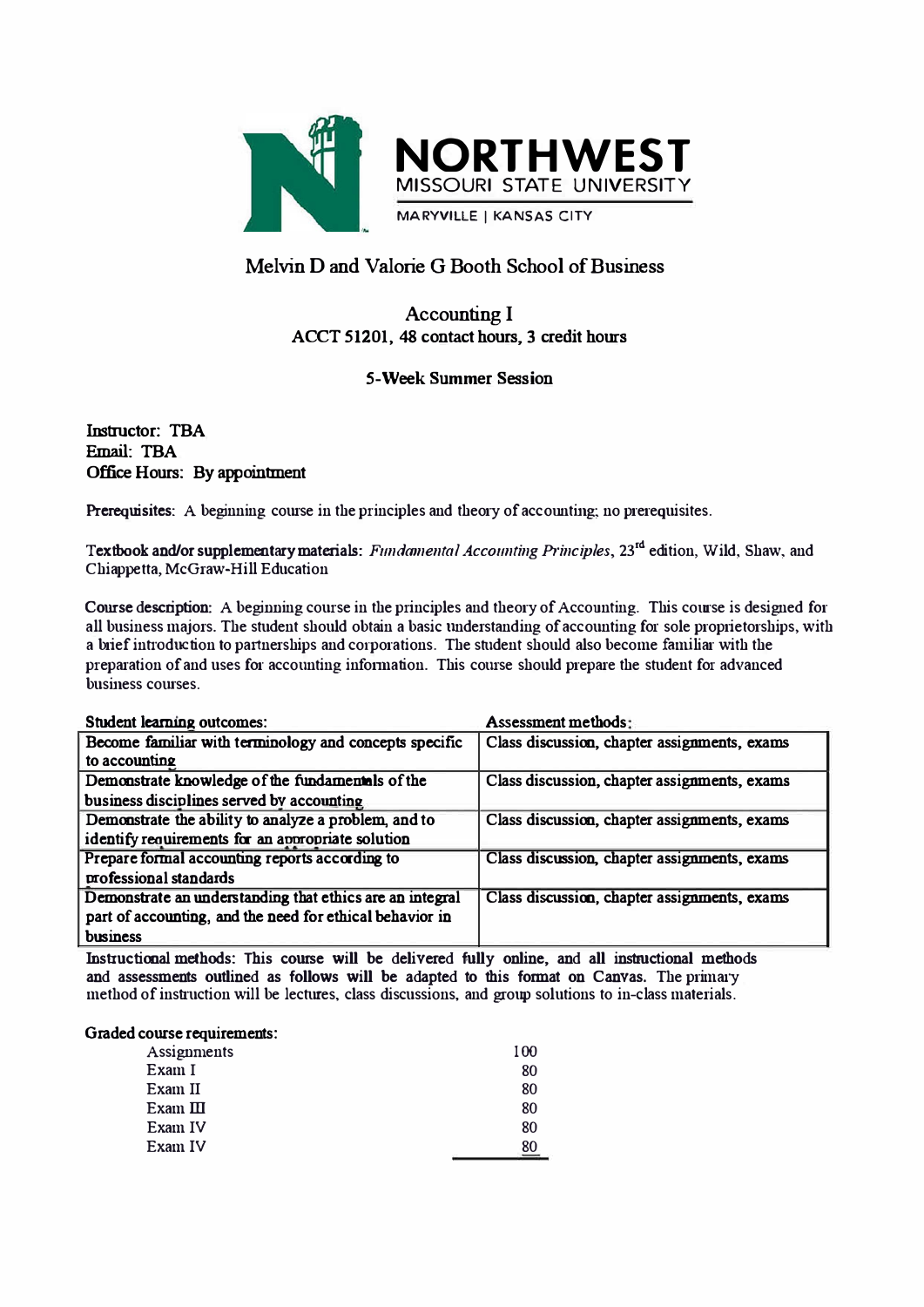

Total 500

You should anticipate spending at least two hours in outside preparation and assignments for each hour of classroom meeting time.

#### Grading scale:

Grading scale:  $A = 90-100\%$  (450 points or above)  $B = 80-89\%$  (400 to 449 points)  $C = 70-79\%$  (350 to 399 points)  $D = 60-69\%$  (300 to 349 points)  $F =$  Below 60% (299 points or below)

#### Course outline/major topics studied:

| Textbook content: |                                                   |
|-------------------|---------------------------------------------------|
| Week 1            |                                                   |
| Chapter 1         | <b>Accounting in Business</b>                     |
| Chapter 2         | Analyzing and Recording Transactions              |
| Exam I            |                                                   |
| Week 2            |                                                   |
| Chapter 3         | <b>Adjusting Accounts for Financial Statement</b> |
| Chapter 4         | Completing the Accounting Cycle                   |
| Exam II           |                                                   |
| Week 3            |                                                   |
| Chapter 5         | Accounting for Merchandising Operations           |
| Chapter 6         | Inventories and Cost of Sales                     |
| Exam III          |                                                   |
| Week 4            |                                                   |
| Chapter 8         | Cash, Fraud, and Internal Controls                |
| Chapter 9         | Accounting for Receivables                        |
| Exam IV           |                                                   |
| Week 5            |                                                   |
| Chapter 10        | Plant Assets, Natural Resources, and Intangibles  |
| Chapter 11        | Current Liabilities and Payroll Accounting        |
| Exam V            |                                                   |

Note: Course schedule is subject to change with instructor notification and students will be responsible for abiding by these changes.

Attendance: Students are expected to attend all classes as specified in the course syllabi for each course. It is the responsibility of the student to promptly notify his or her instructor when unable to attend class. Please refer to the university policy on attendance at https://www.nwmissouri.edu/policies/academics/Attendance.pdf

Final exams: If an emergency occurs that prevents the administration of a course scheduled final examination, the final course grades will be calculated based on the work in the course completed to that point in time and the faculty member's considered judgment. Final exams will not be rescheduled, and a grade of "I" will not be